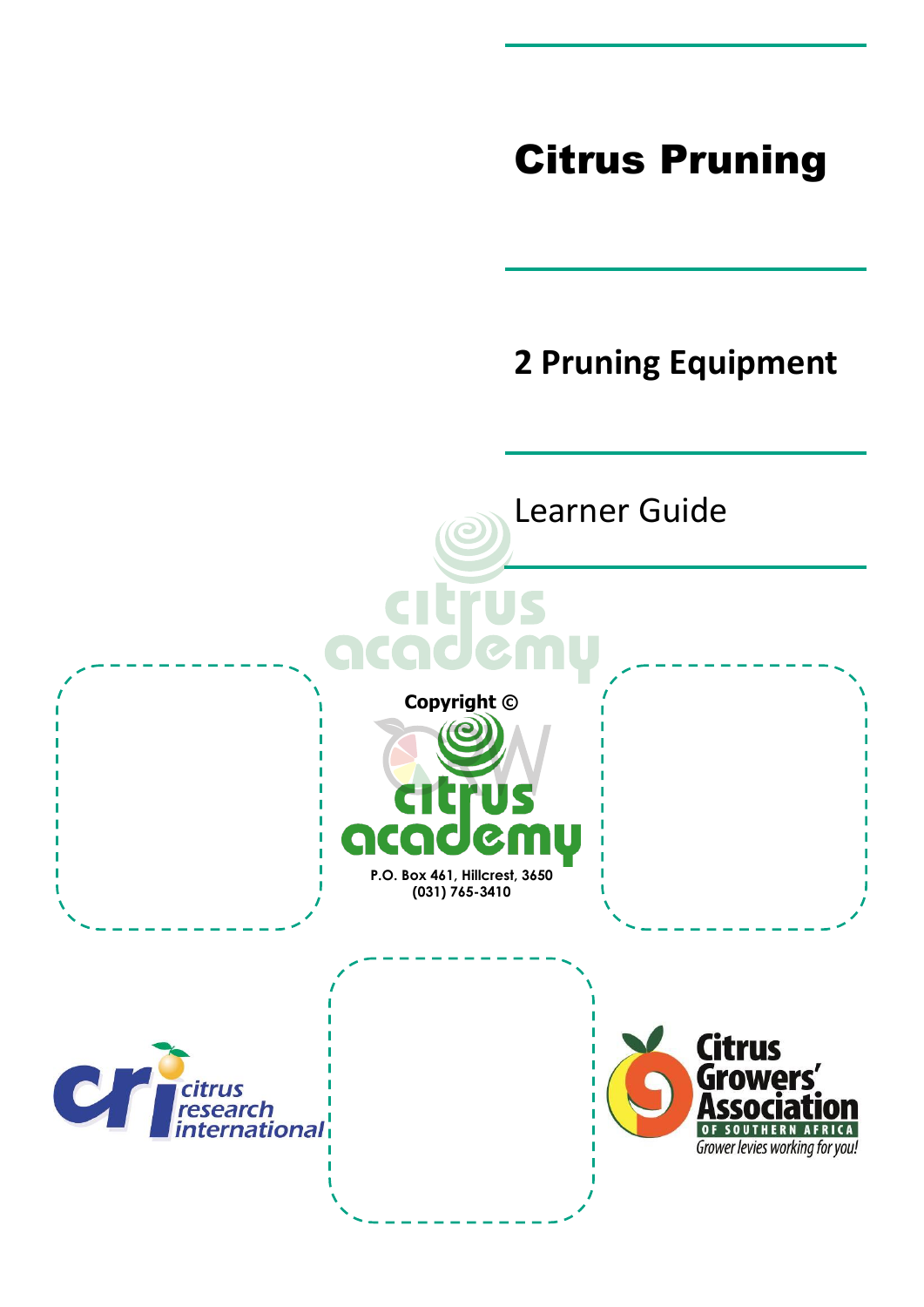**© Citrus Academy NPC** 1 st edition 2017

The content of this module is based on audio-visual material produced by the Citrus Academy.

**Scripted by:** Jacomien de Klerk

#### **Visual material production:** Media World

#### **Additional information sources:**

Citrus Academy Production Learning Material CRI Citrus Production Guidelines

#### **Project coordinator:**

Citrus Academy (Jacomien de Klerk)



#### **Disclaimer**

By accepting this document and reading its contents you agree to be bound by the terms of this disclaimer.

The use of the contents of this document and the accompanying visual material is at your own risk. Neither the Citrus Academy nor Citrus Research International nor the Citrus Growers' Association warrant that the content of this document or the visual material is suitable for your intended use or that it is free of inaccuracies or omissions. The opinions and advice expressed in this document and the visual material are not necessarily those of the Citrus Academy, Citrus Research International or the Citrus Growers' Association. The Citrus Academy, Citrus Research International and the Citrus Growers' Association, their directors, officers, employees, agents and contractors shall not be liable for any loss or damage of any nature suffered by any person as a direct or indirect result of the use of, or inability to use, any advice, opinion or information contained in this document or the visual material, or any misrepresentation, misstatement or omission, whether negligent or otherwise, contained in this document and the visual material.

You indemnify the Citrus Academy, Citrus Research International and the Citrus Growers' Association against any claim by any third party against the Citrus Academy, Citrus Research International and the Citrus Growers' Association, their directors, officers, employees, agents or contractors arising from, or in connection with, the use of, or reliance on, the contents of this document and the visual material. It is your responsibility to determine suitability of the contents of this document and the accompanying visual material for your intended use.



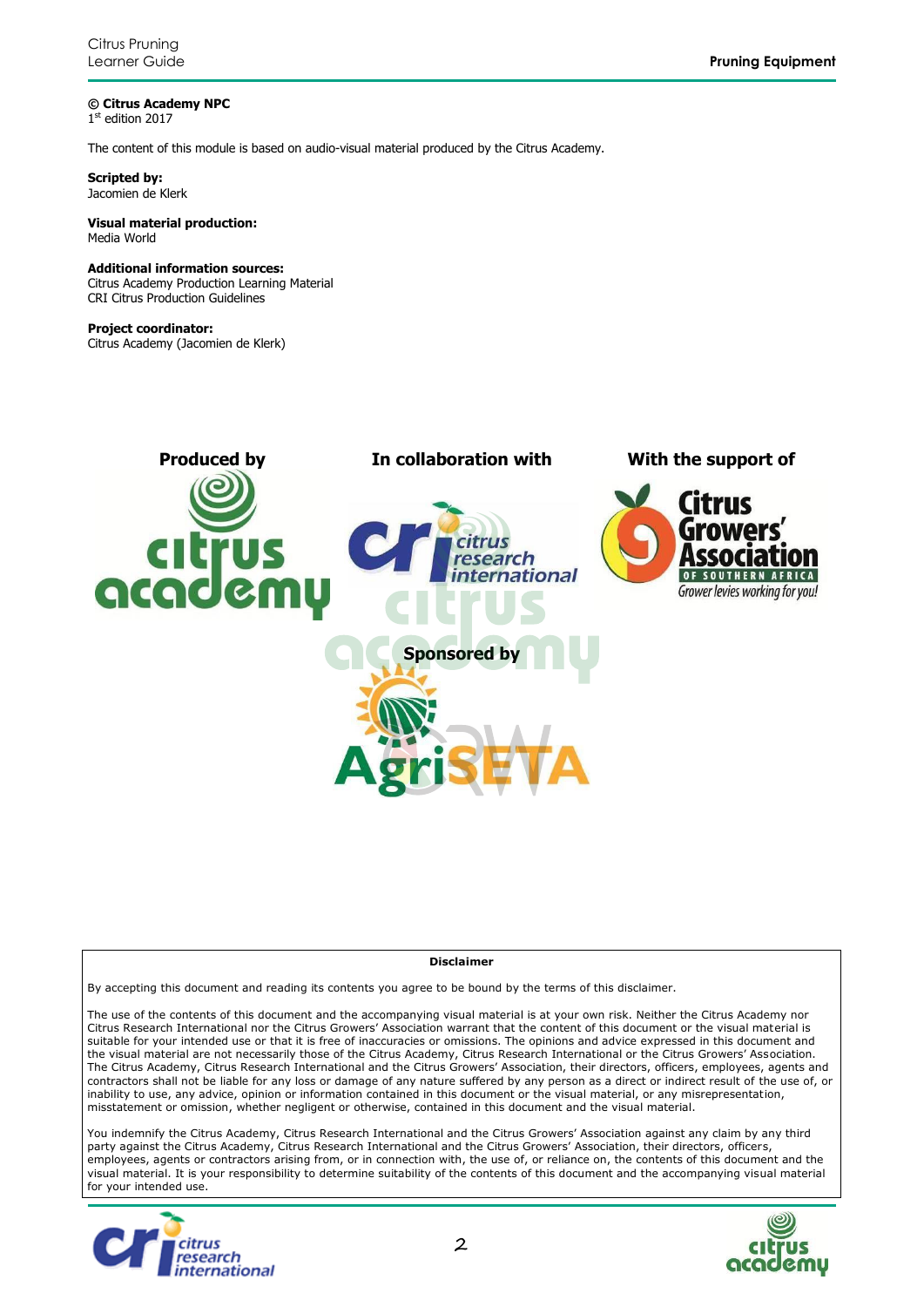# Contents

| <b>Introduction</b>                                                                                                                                                                                                                                                                                                      | 4                                                           |
|--------------------------------------------------------------------------------------------------------------------------------------------------------------------------------------------------------------------------------------------------------------------------------------------------------------------------|-------------------------------------------------------------|
| <b>Pruning Equipment and Uses</b><br><b>Pruning Shears</b><br>Loppers<br><b>Pruning Saw</b><br><b>Other Saws</b><br>Other Equipment                                                                                                                                                                                      | 4<br>4<br>4<br>4<br>5<br>5                                  |
| <b>Equipment Maintenance</b><br>Maintaining Pruning Shears and Loppers<br><b>Checking Pruning Shears</b><br><b>Cleaning Pruning Shears</b><br><b>Sterilising Pruning Shears</b><br><b>Greasing Pruning Shears</b><br><b>Adjusting Blades</b><br><b>Sharpening Blades</b><br>Replacing Blades<br>Maintaining Pruning Saws | 5<br>5<br>6<br>6<br>6<br>$\overline{6}$<br>7<br>7<br>7<br>8 |
| <b>Managing Pruning Equipment</b>                                                                                                                                                                                                                                                                                        | 8                                                           |
| <b>Storing Pruning Equipment</b><br><b>Conclusion</b><br>academu                                                                                                                                                                                                                                                         | 8<br>8                                                      |

**ERW** 



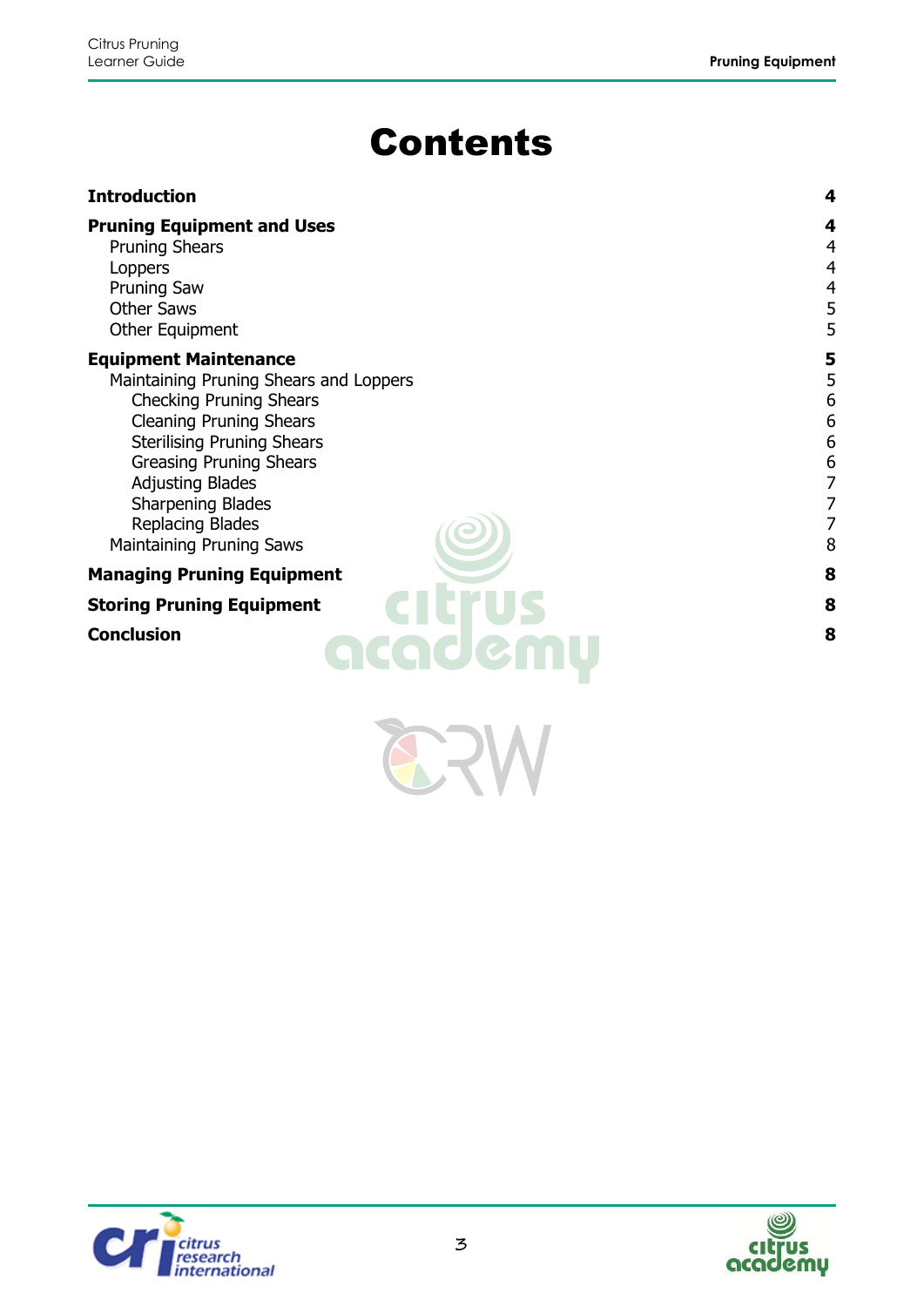## <span id="page-3-0"></span>**Introduction**

Choosing the right pruning equipment and making sure that the equipment is working properly before pruning starts is half the battle won. In this module we look at the equipment that is used for pruning, how to choose the right tool for the right job, and how to clean, maintain and store the equipment to get the best and longest use out of it.

# <span id="page-3-1"></span>**Pruning Equipment and Uses**

There are a number of pruning equipment brands, ranging widely in price and quality. As with everything else, you need to remember that what you pay for is what you get. You need to carefully weigh up saving money in the short term against having to replace equipment regularly. Poor quality equipment may also make pruning slower and less productive, and even cause damage to trees and injury to pruners.

Using the wrong equipment for a particular pruning action, or not properly maintaining and repairing equipment, can also slow down the pruning process and cause damage to trees.

### <span id="page-3-2"></span>**Pruning Shears**

The first pruning tool is pruning shears. Pruning shears can be used to cut branches up to thirty millimetres in diameter, which is about the thickness of a broomstick. You have to be careful while using pruning shears, because you can easily remove fruit-bearing wood. It is best to use pruning shears mostly for skirting, and to use a lopper or a pruning saw for cutting branches with a bigger diameter inside the tree canopy.

Pruning shears are available in different types, shapes and sizes, and it is helpful for workers to select the shears most suitable to them. For instance, workers with smaller hands will prune much quicker and better if they have smaller pruning shears that they can handle easily, while left-handed workers need left-handed pruning shears.

#### <span id="page-3-3"></span>**Loppers**

Loppers are larger than pruning shears, and have long handles. Loppers are meant for cutting branches of up to 45mm and can also reach further.

Mechanised loppers and pruning shears are either battery-driven or pneumatic. They are much more powerful than hand-operated shears and loppers, and can cut smoothly and evenly through branches. They are considerably more expensive than manual shears and loppers, but may be worth the cost for the sake of efficiency, productivity and limiting damage to trees.

### <span id="page-3-4"></span>**Pruning Saw**

A pruning saw is a small saw that is used with one hand, and is used to make most cuts while pruning. Some types of pruning saws fold up, which make them safer to use and carry, while others with longer blades come with a sheath. Pruning saws usually only cut in one direction. Forcing them too hard in the wrong direction can warp and break the blade.



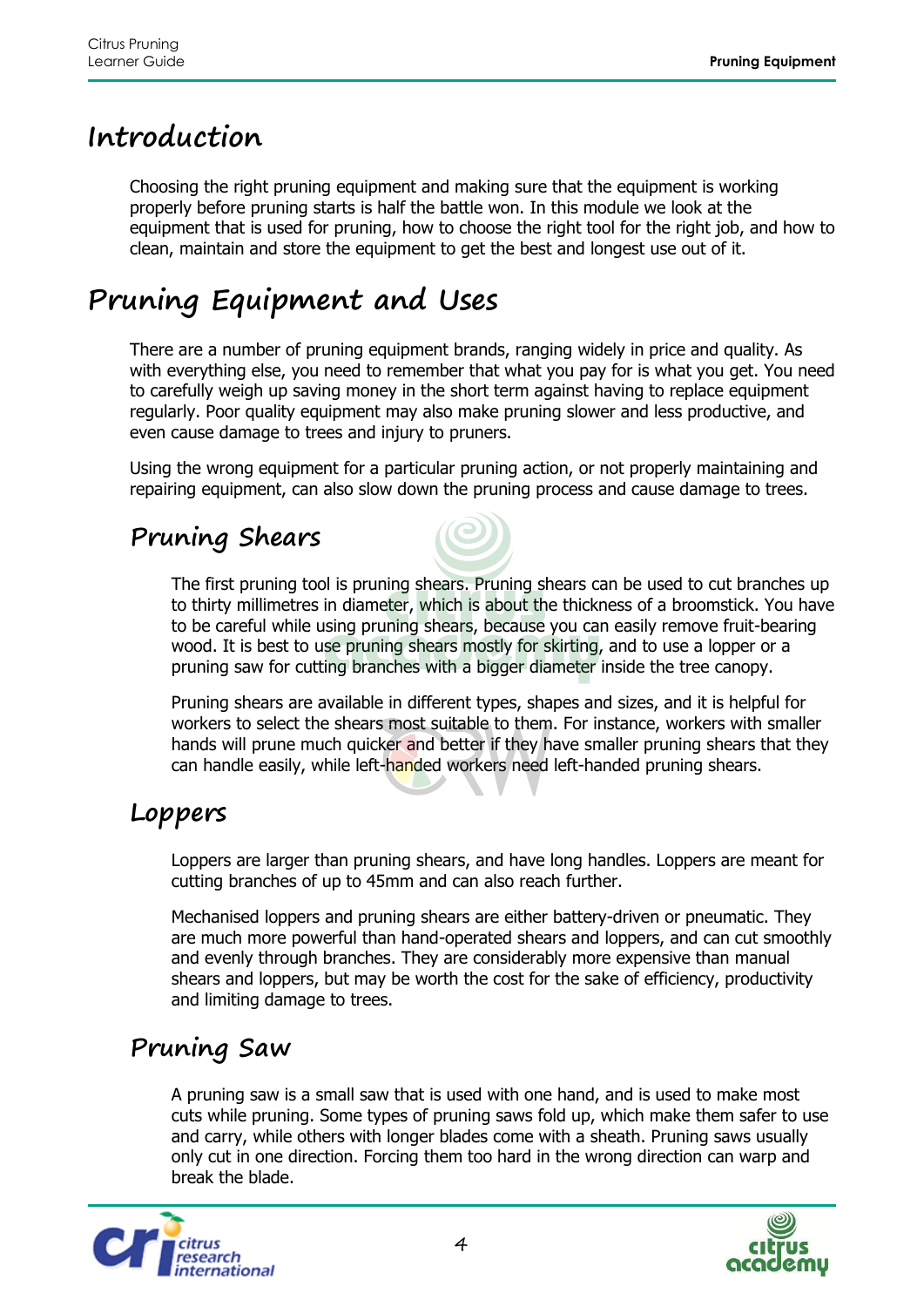#### <span id="page-4-0"></span>**Other Saws**

Larger saws, such as bow saws, wood saws and chain saws, are sometimes used during pruning because they can speed up the work. It is, however, not advisable to use bow and chain saws because they make rough cuts which are more vulnerable to infections. They are mostly used to cut tree trunks for re-grafting, or to remove large branches.

### <span id="page-4-1"></span>**Other Equipment**

While pruning you will also need a few other things. Strong PVC gloves are useful for protecting your hands while pruning, especially for citrus varieties that are thorny. A skirting stick that is as long as the required skirting height is also useful, as is a stick the length of the required tree height. For high trees you will need a ladder, although most pruners prefer to climb the trees to make cuts inside the canopy.

### <span id="page-4-2"></span>**Equipment Maintenance**

If you look after your pruning equipment it can last for many years. Proper maintenance matters even more if you want to use high-quality, expensive tools productively for a long time.

# <span id="page-4-3"></span>**Maintaining Pruning Shears and Loppers**

Pruning shears and loppers are similar in terms of their parts and the manner in which they have to be maintained. In this section we refer to pruning shears, but all of the tasks are equally applicable to loppers.

Before we look at maintenance practices for shears, you need to know their parts and understand the role each part plays. Your pruning shears may look slightly different from this, but you should be able to identify all the parts that we have labelled here.

The handles of pruning shears are normally covered in a non-slip coating and designed to fit into a hand comfortably, so that they can be used for long periods without causing pain. The volute spring, which is a spring that forms a spiral, allows the shears to open and close smoothly. Rubber pads on the handles act as shock-absorbers, which makes shears more comfortable to use and increase productivity. The larger of the two blades is called the cutting blade, while the other is the anvil blade. The blades bypass, much like the blades of scissors. The centre nut can be loosened or tightened to adjust the blades, and the locknut keeps the centre nut in position with interlocking teeth. The thumb lock makes it easy to lock the shears when they are closed.

Before pruning starts for the season, pruning shears must be cleaned thoroughly, greased and checked. Look closely at the blades to see whether they need to be replaced.

While you are pruning, it is important to check your shears every day, and to sterilise them regularly. You should also sharpen the blades at least once a week. We do this after cleaning and greasing the shears. Once pruning is over pruning shears must be cleaned thoroughly, oiled and greased where necessary, before being stored.



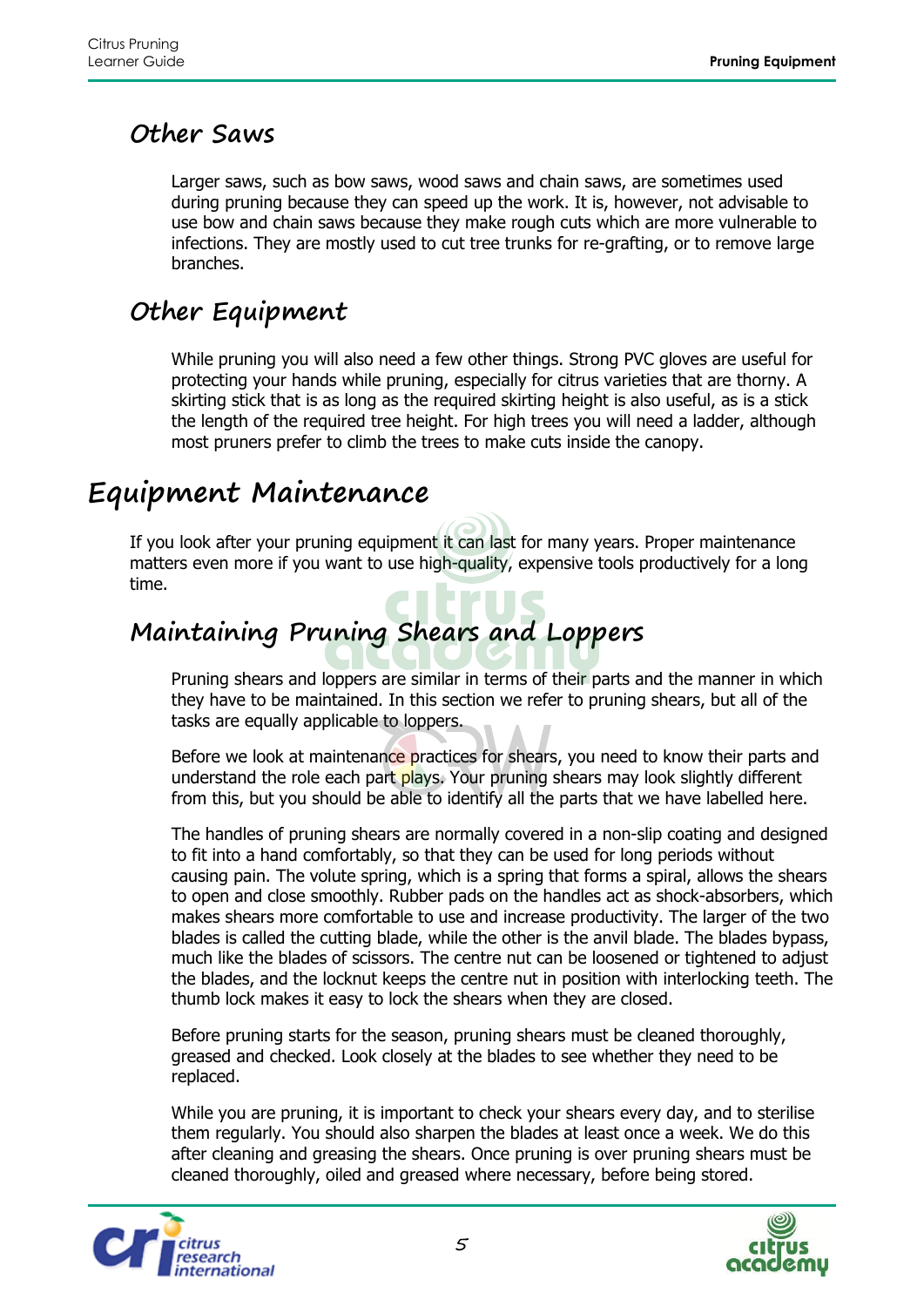#### <span id="page-5-0"></span>**Checking Pruning Shears**

Check that your shears are in a good working condition before pruning starts and regularly during pruning. Check that the volute spring is clean and has the right tension. It should be relatively easy to push in, but it should then kick out strongly when you let go. Check that the blades are clean and sharp, and check the blade alignment, which we discuss in more detail later on in the section about adjusting blades. If the shears are just coming out of storage, check for rust. If you hold the shears horizontally in your hand and drop the top handle to close them, the cutting blade should close about two thirds down the length of the anvil blade.

#### <span id="page-5-1"></span>**Cleaning Pruning Shears**

Pruning shears get covered in sap and bits of the tree while pruning, and they have to be cleaned thoroughly to prevent damage and to keep them working smoothly.

You will need soapy water in a bowl or in a spray bottle, a sponge scouring pad and a cloth or paper towel, and a spanner that fits the locknut screw on your shears. You need to take the shears apart to clean them properly. Please check the instructions for your make of pruning shears to be sure, but it should involve the following steps.

Remove the spring and put it in the soapy water. Loosen the locknut screw and remove the locknut and centre bolt and nut. Separate the handles and the blades. Spray all the parts with soapy water. Scour the parts with the scourer. Never use a steel pad, as this will remove too much metal. Rinse all the parts, pushing the spring in and out. Dry each part. In particular, make sure that the indent in the bottom half of the anvil blade and the anvil blade itself is clean and dry. Be careful when working with the cutting blade, remember it is sharp.

#### <span id="page-5-2"></span>**Sterilising Pruning Shears**

Pruning shears that are not properly sterilised can transmit diseases between trees. Best practice is to sterilise your shears after every row, and every time you change cultivars.

You can use either a container in which you can dip the blades, or you can use a spray bottle that you can carry with you. Apply the product, shake off the excess water, and you can continue working.

#### <span id="page-5-3"></span>**Greasing Pruning Shears**

Pruning shears must be greased, and not oiled. Put a little grease in the indent in the anvil blade, around the hole through which the centre nut goes, and grease the central bolt and nut.

Reassemble the shears, checking that the parts fit properly and snugly. Replace the centre nut and bolt, tighten the nut, and replace the locknut and its screw. Spray a little lubricant oil on the spring before replacing it.



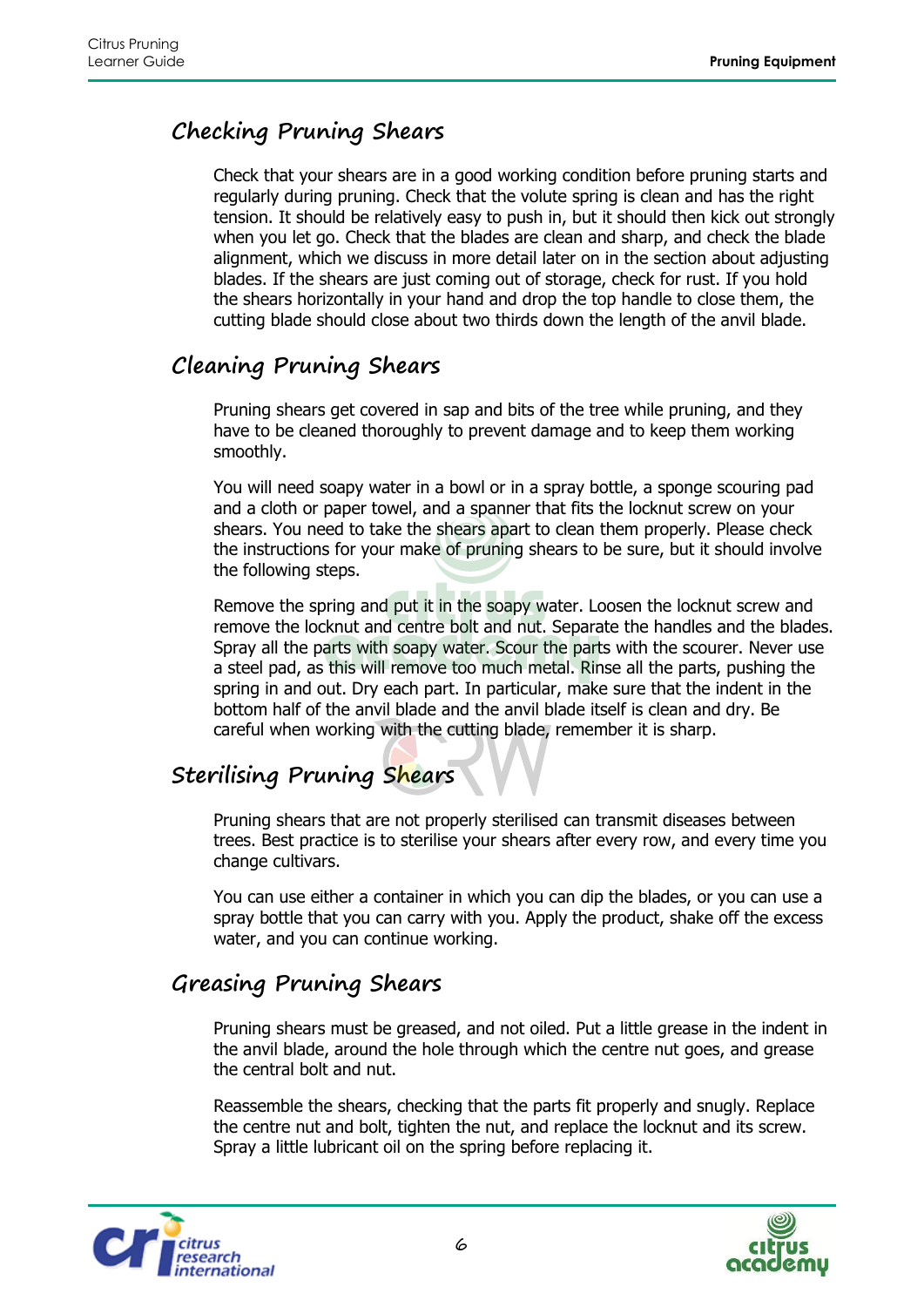#### <span id="page-6-0"></span>**Adjusting Blades**

When the blades of pruning shears are properly aligned they are neither too close nor too far apart. If they are too tight, it will be more difficult to open and close the shears, and it will slow you down. If they are too loose, they will not cut cleanly, which will also slow you down and may even cause damage to stems and branches. You can check whether the alignment is right by removing the spring and holding the shears in your hand so that the anvil blade is at the bottom. Lift the top handle and drop it down. The shears should close to about two thirds along the length of the anvil blade. If they are too loose, they will close all the way, and if they are too tight, they will not close far enough along the anvil blade.

To adjust the blades, with the spring removed, loosen the locknut screw and remove the locknut. Adjust the centre nut until the blades close just right. Replace the locknut and the locknut screw, and replace the spring.

#### <span id="page-6-1"></span>**Sharpening Blades**

To sharpen pruning shear blades you must use the correct sharpener or sharpening stone. Never use sandpaper or metal files.

To sharpen the blade, open the shears and hold them flat in the left hand with your fingers between the handles. The sharpener should be at an angle of about 23º. This means that if this is 0º, and this is 90º, halfway would be 45º. Halfway between that and the blade gives you the right angle of about 23º. Move the sharpener a few times along the sloped edge of the blade or use circling motions while keeping it at the right angle. Don't just work in one area, though, as this will make the edge uneven. Don't use too many strokes at a time, but rather sharpen the blade every day with two or three strokes. When you are done, turn the shears over and clean the burring from the straight edge of the blade, using the sharpening stone at a 5<sup>o</sup> angle.

#### <span id="page-6-2"></span>**Replacing Blades**

When the cutting blade no longer bypasses the anvil blade perfectly along its entire length, it needs to be replaced. You will find specific guidelines for replacing the blades of your make of pruning shears, but generally it involves the following steps.

Take the shears apart as for cleaning. Make sure that the replacement blade is the right one for your model shears. Grease and reassemble the shears again with the new blade in place, and then adjust the alignment of the blades.

It might sometimes be necessary to replace other moving parts during the season as well, so check your shears regularly and follow the manufacturer's instructions.